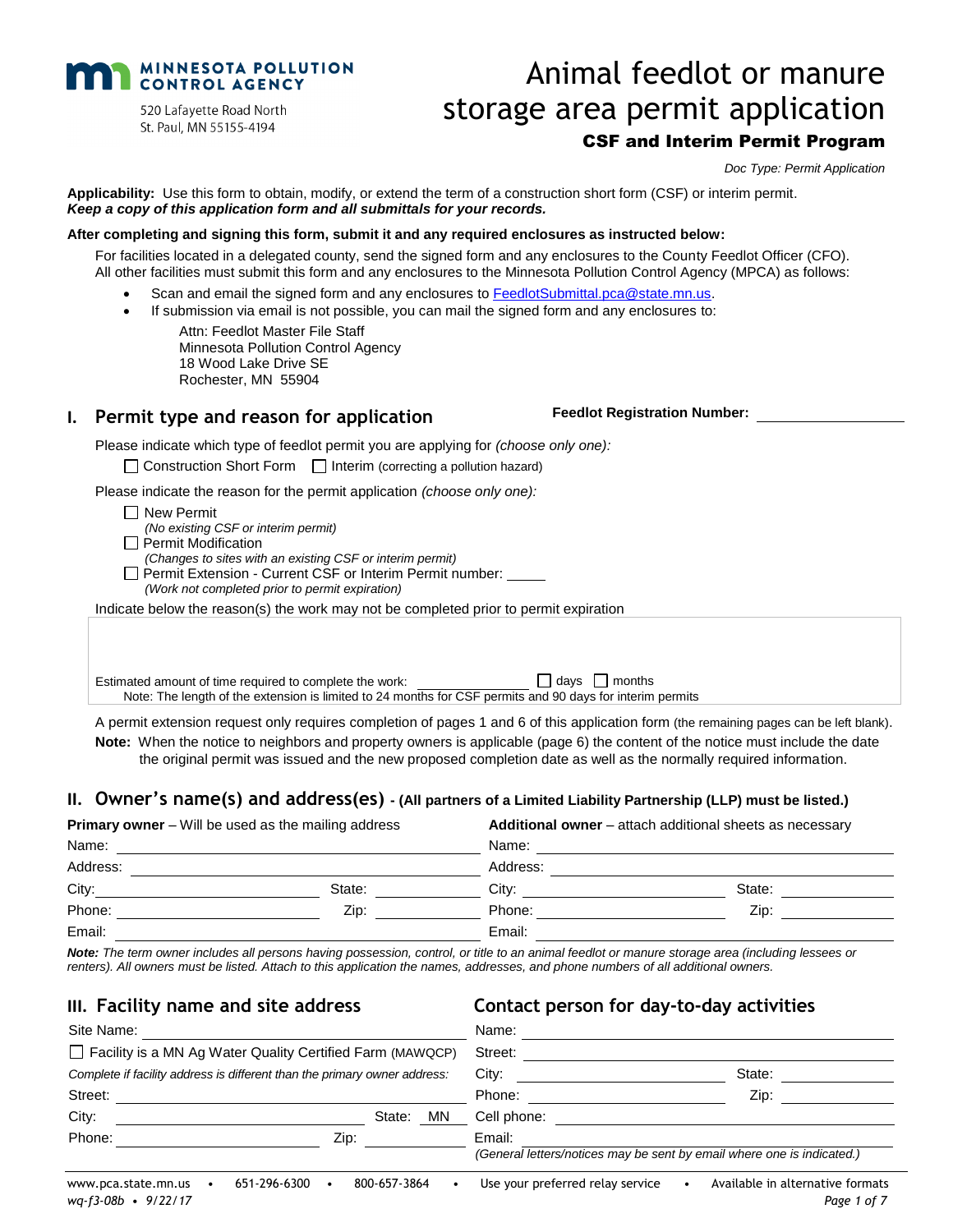# **IV. Facility location**

| Countv: |                                               |   | Township name:      |                              |                                                      |                                                                      |  |  |  |
|---------|-----------------------------------------------|---|---------------------|------------------------------|------------------------------------------------------|----------------------------------------------------------------------|--|--|--|
|         | Township<br>$(26 - 71 \text{ or } 101 - 168)$ |   | Range<br>$(1 - 51)$ | <b>Section</b><br>$(1 - 36)$ | $\frac{1}{4}$ Section (160 acre)<br>(NW, NE, SW, SE) | $\frac{1}{4}$ of $\frac{1}{4}$ Section (40 acre)<br>(NW, NE, SW, SE) |  |  |  |
|         | N                                             | R | W                   |                              |                                                      |                                                                      |  |  |  |

# **V. Sensitive features**

| 1. | Is any part of the facility within 1,000 feet of any type of surface waters or tile intake?                                                                                                                    | ⊟ No<br>Yes          |  |  |  |
|----|----------------------------------------------------------------------------------------------------------------------------------------------------------------------------------------------------------------|----------------------|--|--|--|
|    | If Yes, select all types below                                                                                                                                                                                 |                      |  |  |  |
|    | Lake<br>River<br>Stream (Perennial or Intermittent)<br>Tile Intake<br>$\mathbf{I}$<br>l I Wetland<br>Calcareous Fen<br>Pond<br>Creek<br>Ditch                                                                  | Unknown              |  |  |  |
| 2. | Is any part of the facility located within 300 feet of a river/stream?                                                                                                                                         | $\Box$ Yes $\Box$ No |  |  |  |
| 3. | Is any part of the facility located within a delineated flood plain (100 year flood)?                                                                                                                          | $\Box$ Yes $\Box$ No |  |  |  |
| 4. | Is any part of the facility located within designated shoreland?                                                                                                                                               | $\Box$ Yes $\Box$ No |  |  |  |
| 5. | Is any part of the facility located within 1,000 feet of a karst feature?<br>$\Box$ Yes $\Box$ No<br>(sinkholes, caves, disappearing springs, resurgent springs, karst windows, dry valleys, or blind valleys) |                      |  |  |  |
|    | If Yes, complete a. and b. below:                                                                                                                                                                              |                      |  |  |  |
|    | Are there 4 or more sinkholes within 1,000 feet?<br>а.                                                                                                                                                         | $\Box$ Yes $\Box$ No |  |  |  |
|    | Is any part of the facility within 300 feet of a known sinkhole?<br>b.                                                                                                                                         | $\Box$ Yes $\Box$ No |  |  |  |
| 6. | Is any part of the facility located within 1,000 feet of the following types of wells:                                                                                                                         | $\Box$ Yes $\Box$ No |  |  |  |
|    | If Yes, select the applicable well type below:                                                                                                                                                                 |                      |  |  |  |
|    | $\Box$ a community water supply well                                                                                                                                                                           |                      |  |  |  |
|    | a well serving a public school as defined under Minn. Stat. § 120A.05                                                                                                                                          |                      |  |  |  |
|    | a well serving a private school excluding home school sites                                                                                                                                                    |                      |  |  |  |
|    | $\Box$ a well serving a licensed child care center where the well is vulnerable (Minn. R. 4720.5550, subp. 2)                                                                                                  |                      |  |  |  |

### **VI. Environmental Review** (complete when construction or expansion is proposed)

Mandatory environmental review is required when the addition of 1,000 or more animal units (AU) is proposed as part of the construction/expansion at any facility. The threshold when environmental review is mandatory is reduced to 500 AU when any part of the facility is located within a "sensitive area". The facility is within a sensitive area when any of the following apply.

- Any part of the facility is within a delineated floodplain (yes to question 3 above)
- Any part of the facility is within designated shoreland (yes to question 4 above)
- Any part of the facility is within 1,000 feet of a karst feature (yes to question 5 above)
- Any part of the facility is within a vulnerable drinking water supply management area
- Any part of the facility is within a federal, state, or local wild and scenic river district
- Any part of the facility is located within the Minnesota River Project Riverbend area or the Mississippi headwaters area

Additionally mandatory environmental review is required for "Phased actions". Phased actions are defined under Minnesota law (Minn. R. ch. 4410) as two or more projects located in the same geographic area and constructed sequentially within three years of each other by the same proposer. When this is the case, the animal units from all projects are combined to determine if environmental review is required. The following will assist the MPCA to evaluate if your project qualifies as a "phased action".

Do you have ownership interest in another livestock operation that was constructed/expanded within the past three years or are you substantially certain you will be constructing/expanding another livestock operation within the next three years?

 $\Box$  Yes  $\Box$  No

If Yes, how far away *(straight-line distance)* is it located from the project proposed in this application? miles

There are also rule provisions to require completion of the environmental review process in the event of a citizen petition or upon the discretion of the MPCA. Please see the MPCA fact sheet entitled ["When is Environmental Review Required for Feedlots"](http://www.pca.state.mn.us/publications/wq-f1-10.pdf) (available on the MPCA website at <https://www.pca.state.mn.us/quick-links/environmental-review> and/or Minn. R. 4410 for further details.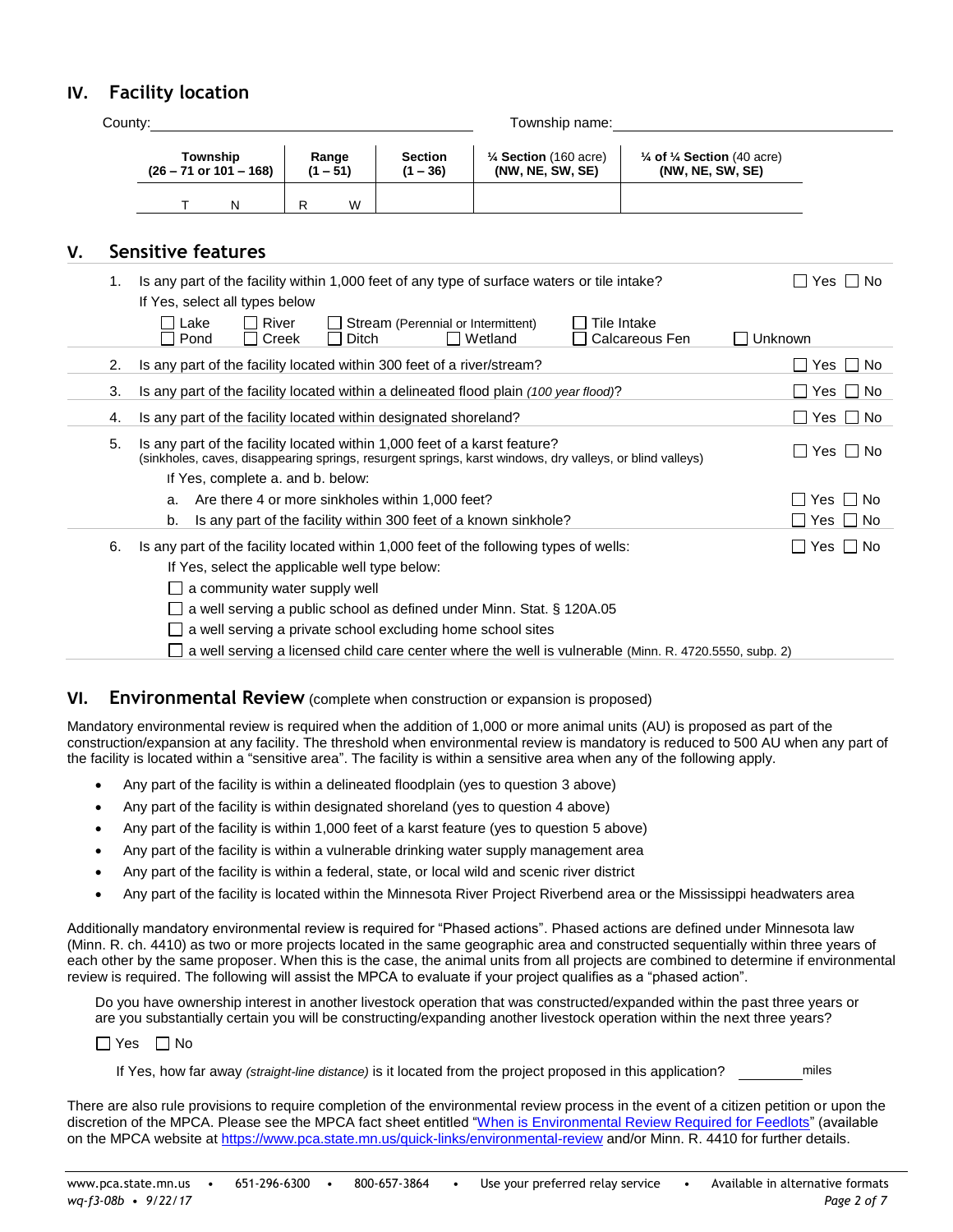# **VII. Animal numbers and animal unit (AU) calculation**

Complete the table below to identify the **maximum** number of animals housed at that facility. All animal numbers and animal sizes used to complete this table should reflect the animal holding **capacity** of the facility even if the facility does not currently house or propose to house that number of animals. At no time is the number of animals at the facility allowed to exceed the capacity provided below without first obtaining a permit or permit modification.

**Current Capacity** *-* List the current head count **capacity** for each animal type in column 3 below. For sites with a permit, this should match the currently permitted number of animals. Next, multiply the AU Factor in column 2 by the number of animals listed in column 3 to get the *Current AU Capacity* for each animal type (column 4). Finally, add together all AU's in column 4 to get a total at the bottom of the chart. *If this application is for a brand-new feedlot site leave columns 3 and 4 blank. (ie. bare piece of ground)*

**Final Capacity -** List the final head count **capacity** for each animal type in column 5 below. This number should include current animals plus or minus any expansion or reduction in each animal type. This should reflect the maximum AU capacity requested with this permit application. Next, multiply the AU Factor in column 2 by the number of animals listed in column 5 to get the *Final AU Capacity* for each animal type (column 6). Finally, add together all AU's in column 6 to get a total at the bottom of the chart.

|                                                                                                                     |        | <b>Current facility capacity</b> |                     | <b>Final facility capacity</b><br>(Current +/- Changes) |                     |  |
|---------------------------------------------------------------------------------------------------------------------|--------|----------------------------------|---------------------|---------------------------------------------------------|---------------------|--|
|                                                                                                                     | 2.     |                                  | 4.                  |                                                         | 6.                  |  |
|                                                                                                                     | Animal |                                  | <b>Animal units</b> |                                                         | <b>Animal units</b> |  |
| 1.                                                                                                                  | unit   | 3.                               | = column 2          | 5.                                                      | $=$ column 2        |  |
| <b>Animal type</b><br>A. Dairy cattle                                                                               | factor | <b>Head count</b>                | x column 3          | <b>Head count</b>                                       | x column 5          |  |
| Mature cow (milked or dry) over 1,000 lbs.                                                                          | 1.4    |                                  |                     |                                                         |                     |  |
| Mature cow (milked or dry) under 1,000 lbs.                                                                         | 1.0    |                                  |                     |                                                         |                     |  |
| Heifer                                                                                                              | 0.7    |                                  |                     |                                                         |                     |  |
| Calf                                                                                                                | 0.2    |                                  |                     |                                                         |                     |  |
| <b>B.</b> Veal                                                                                                      |        |                                  |                     |                                                         |                     |  |
| Veal                                                                                                                | 0.2    |                                  |                     |                                                         |                     |  |
| C. Beef cattle                                                                                                      |        |                                  |                     |                                                         |                     |  |
| Slaughter steer/heifer, stock cow, or bull                                                                          | 1.0    |                                  |                     |                                                         |                     |  |
| Feeder cattle (stocker or backgrounding), heifer                                                                    | 0.7    |                                  |                     |                                                         |                     |  |
| Cow and calf pair                                                                                                   | 1.2    |                                  |                     |                                                         |                     |  |
| Calf (weaned)                                                                                                       | 0.2    |                                  |                     |                                                         |                     |  |
| D. Swine                                                                                                            |        |                                  |                     |                                                         |                     |  |
| Over 300 lbs.                                                                                                       | 0.4    |                                  |                     |                                                         |                     |  |
| Between 55 and 300 lbs.                                                                                             | 0.3    |                                  |                     |                                                         |                     |  |
| Under 55 lbs.                                                                                                       | 0.05   |                                  |                     |                                                         |                     |  |
| E. Horses                                                                                                           |        |                                  |                     |                                                         |                     |  |
| Horse                                                                                                               | 1.0    |                                  |                     |                                                         |                     |  |
| F. Sheep                                                                                                            |        |                                  |                     |                                                         |                     |  |
| Sheep or Lamb                                                                                                       | 0.1    |                                  |                     |                                                         |                     |  |
| G. Chickens with a liquid manure system                                                                             |        |                                  |                     |                                                         |                     |  |
| Layer Hens or Broilers                                                                                              | 0.033  |                                  |                     |                                                         |                     |  |
| H. Chickens with a dry manure system                                                                                |        |                                  |                     |                                                         |                     |  |
| Broilers over 5 lbs.                                                                                                | 0.005  |                                  |                     |                                                         |                     |  |
| Broilers under 5 lbs.                                                                                               | 0.003  |                                  |                     |                                                         |                     |  |
| Layer Hens over 5 lbs.                                                                                              | 0.005  |                                  |                     |                                                         |                     |  |
| Layer Hens under 5 lbs.                                                                                             | 0.003  |                                  |                     |                                                         |                     |  |
| I. Turkeys                                                                                                          |        |                                  |                     |                                                         |                     |  |
| Over 5 lbs.                                                                                                         | 0.018  |                                  |                     |                                                         |                     |  |
| Under 5 lbs.                                                                                                        | 0.005  |                                  |                     |                                                         |                     |  |
| J. Ducks                                                                                                            |        |                                  |                     |                                                         |                     |  |
| Duck (with a liquid manure handling system)                                                                         | 0.01   |                                  |                     |                                                         |                     |  |
| Duck (with a dry manure handling system)                                                                            | 0.01   |                                  |                     |                                                         |                     |  |
| K. Animals not listed in A to J (AU factor in column $2$ = average weight of the animal type divided by 1,000 lbs.) |        |                                  |                     |                                                         |                     |  |
| Animal type:                                                                                                        |        |                                  |                     |                                                         |                     |  |
| <b>Total animal unit capacity</b>                                                                                   |        |                                  | <b>Current AU</b>   |                                                         | <b>Final AU</b>     |  |
| Add all numbers in column 4 for Current AU total                                                                    |        |                                  | capacity            |                                                         | capacity            |  |
| Add all numbers in column 6 for Final AU total                                                                      |        |                                  |                     |                                                         |                     |  |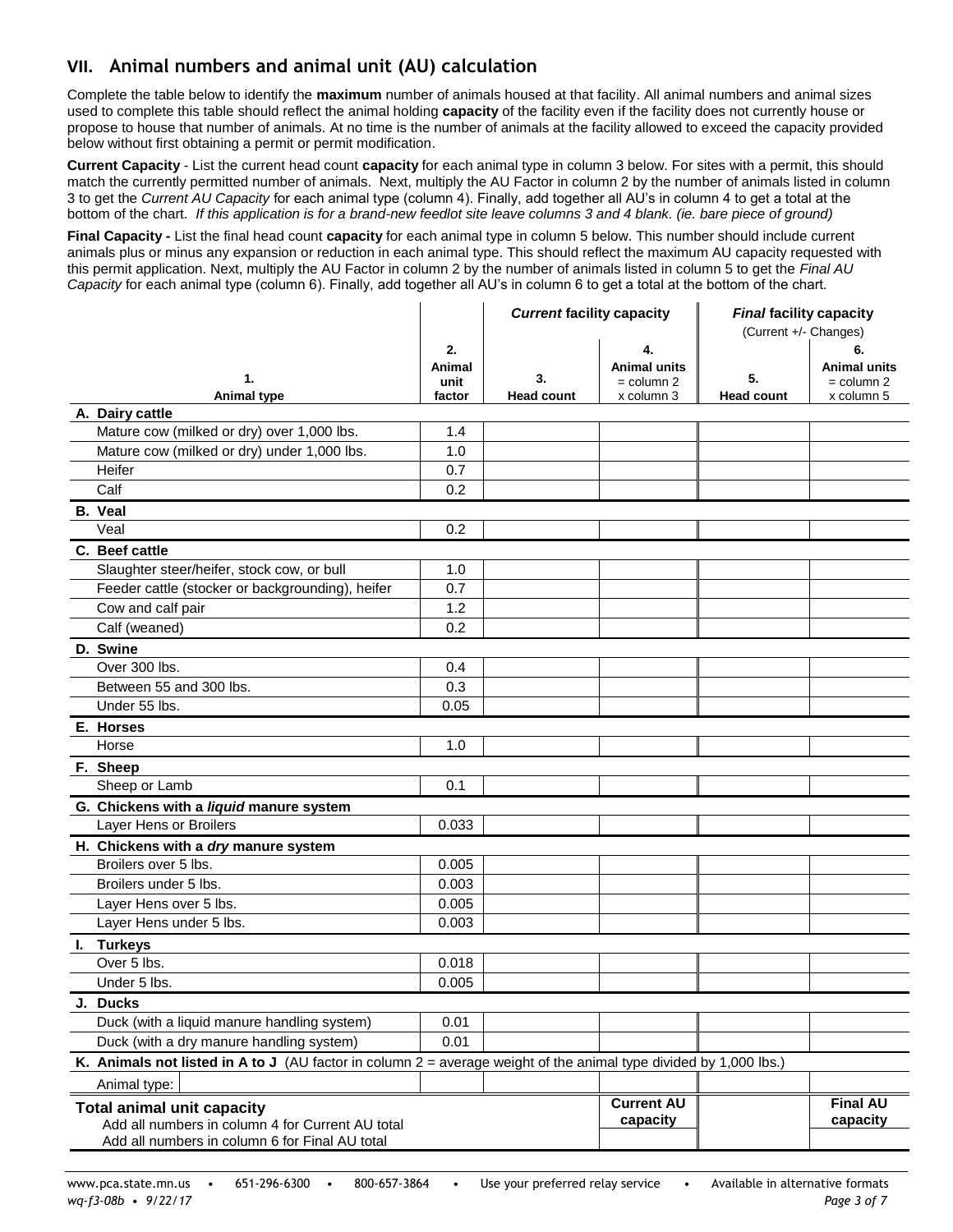# **VIII. Animal holding areas**

Complete the table below for all your animal holding areas. If you have more than six animal holding areas on your site, continue your list on an additional copy of this page.

| Animal holding area ID                                                                                                                                                                                         |                                                                                     |                                                                                              | List each animal holding area in a separate column                                                                  |                                                                               |                                                                                                                                                                                 |                                                                               |
|----------------------------------------------------------------------------------------------------------------------------------------------------------------------------------------------------------------|-------------------------------------------------------------------------------------|----------------------------------------------------------------------------------------------|---------------------------------------------------------------------------------------------------------------------|-------------------------------------------------------------------------------|---------------------------------------------------------------------------------------------------------------------------------------------------------------------------------|-------------------------------------------------------------------------------|
| Facility Site Sketch ID (i.e., #1, A, Barn 1)                                                                                                                                                                  |                                                                                     |                                                                                              |                                                                                                                     |                                                                               |                                                                                                                                                                                 |                                                                               |
| Status: (check one box only)<br>Proposed - not permitted previously<br>Approved - permitted but not yet operational<br>Existing - current operational component<br>Modifying - change to a permitted component | $\Box$ Proposed<br>□Approved<br>$\Box$ Existing<br>□Modifying<br>$\Box$ Eliminating | $\square$ Proposed<br>□Approved<br>$\Box$ Existing<br>$\Box$ Modifying<br>$\Box$ Eliminating | □Proposed<br>□Approved<br>$\Box$ Existing<br>□Modifying<br>$\Box$ Eliminating                                       | □Proposed<br>□Approved<br>$\Box$ Existing<br>□Modifying<br>$\Box$ Eliminating | $\Box$ Proposed<br>□Approved<br>$\Box$ Existing<br>□Modifying<br>$\Box$ Eliminating                                                                                             | □Proposed<br>□Approved<br>$\Box$ Existing<br>□Modifying<br>$\Box$ Eliminating |
| Distance to nearest well (ft.)                                                                                                                                                                                 |                                                                                     |                                                                                              |                                                                                                                     |                                                                               |                                                                                                                                                                                 |                                                                               |
| Pasture Access                                                                                                                                                                                                 | □ Yes □ No                                                                          |                                                                                              | $\Box$ Yes $\Box$ No $\Box$ Yes $\Box$ No                                                                           | $\Box$ Yes $\Box$ No                                                          | $\Box$ Yes $\Box$ No                                                                                                                                                            | $\Box$ Yes $\Box$ No                                                          |
| Type of animal holding areas<br>(indicate dimensions and floor type)                                                                                                                                           |                                                                                     |                                                                                              | Write approximate dimensions in feet in the space below<br>(width x length or area with units for irregular shapes) |                                                                               |                                                                                                                                                                                 |                                                                               |
| Total confinement barn (slatted floor)                                                                                                                                                                         |                                                                                     |                                                                                              |                                                                                                                     |                                                                               |                                                                                                                                                                                 |                                                                               |
| Total confinement barn (solid floor)                                                                                                                                                                           |                                                                                     |                                                                                              |                                                                                                                     |                                                                               |                                                                                                                                                                                 |                                                                               |
| Partial confinement barn                                                                                                                                                                                       |                                                                                     |                                                                                              |                                                                                                                     |                                                                               |                                                                                                                                                                                 |                                                                               |
| Open lot with runoff controls                                                                                                                                                                                  |                                                                                     |                                                                                              |                                                                                                                     |                                                                               |                                                                                                                                                                                 |                                                                               |
| Open lot without runoff controls                                                                                                                                                                               |                                                                                     |                                                                                              |                                                                                                                     |                                                                               |                                                                                                                                                                                 |                                                                               |
| Animal Holding Area Floor Type<br>(check all that apply)                                                                                                                                                       | □Concrete<br>$\Box$ Asphalt<br>$\square$ Soil<br>□Other                             | □Concrete<br>$\Box$ Asphalt<br>$\Box$ Soil<br>$\Box$ Other                                   | □Concrete<br>$\Box$ Asphalt<br>$\square$ Soil<br>$\Box$ Other                                                       | □Concrete<br>□Asphalt<br>$\Box$ Soil<br>$\Box$ Other                          | □Concrete<br>$\Box$ Asphalt<br><b>Soil</b><br>$\Box$ Other                                                                                                                      | □Concrete<br>$\Box$ Asphalt<br>$\square$ Soil<br>$\Box$ Other                 |
| <b>Animal numbers</b>                                                                                                                                                                                          |                                                                                     |                                                                                              |                                                                                                                     |                                                                               | Indicate the maximum capacity (number of animals) of each animal holding area<br>The total number of all animals listed should match the final animal numbers listed on page 3. |                                                                               |
|                                                                                                                                                                                                                |                                                                                     |                                                                                              |                                                                                                                     |                                                                               |                                                                                                                                                                                 |                                                                               |
| Mature dairy cows (over 1,000 lbs.)                                                                                                                                                                            |                                                                                     |                                                                                              |                                                                                                                     |                                                                               |                                                                                                                                                                                 |                                                                               |
| Mature dairy cows (under 1,000 lbs.)                                                                                                                                                                           |                                                                                     |                                                                                              |                                                                                                                     |                                                                               |                                                                                                                                                                                 |                                                                               |
| Dairy heifers                                                                                                                                                                                                  |                                                                                     |                                                                                              |                                                                                                                     |                                                                               |                                                                                                                                                                                 |                                                                               |
| Dairy calves                                                                                                                                                                                                   |                                                                                     |                                                                                              |                                                                                                                     |                                                                               |                                                                                                                                                                                 |                                                                               |
| Veal                                                                                                                                                                                                           |                                                                                     |                                                                                              |                                                                                                                     |                                                                               |                                                                                                                                                                                 |                                                                               |
| Slaughter steer/heifer, stock cow or bull                                                                                                                                                                      |                                                                                     |                                                                                              |                                                                                                                     |                                                                               |                                                                                                                                                                                 |                                                                               |
| Feeder cattle-stocker/background/heifer                                                                                                                                                                        |                                                                                     |                                                                                              |                                                                                                                     |                                                                               |                                                                                                                                                                                 |                                                                               |
| Cow and calf pair                                                                                                                                                                                              |                                                                                     |                                                                                              |                                                                                                                     |                                                                               |                                                                                                                                                                                 |                                                                               |
| Beef calves (weaned)                                                                                                                                                                                           |                                                                                     |                                                                                              |                                                                                                                     |                                                                               |                                                                                                                                                                                 |                                                                               |
| Swine over 300 lbs.                                                                                                                                                                                            |                                                                                     |                                                                                              |                                                                                                                     |                                                                               |                                                                                                                                                                                 |                                                                               |
| Swine between 55 and 300 lbs.                                                                                                                                                                                  |                                                                                     |                                                                                              |                                                                                                                     |                                                                               |                                                                                                                                                                                 |                                                                               |
| Swine under 55 lbs.                                                                                                                                                                                            |                                                                                     |                                                                                              |                                                                                                                     |                                                                               |                                                                                                                                                                                 |                                                                               |
| Horses                                                                                                                                                                                                         |                                                                                     |                                                                                              |                                                                                                                     |                                                                               |                                                                                                                                                                                 |                                                                               |
| Sheep or lamb                                                                                                                                                                                                  |                                                                                     |                                                                                              |                                                                                                                     |                                                                               |                                                                                                                                                                                 |                                                                               |
| All chickens with liquid manure system                                                                                                                                                                         |                                                                                     |                                                                                              |                                                                                                                     |                                                                               |                                                                                                                                                                                 |                                                                               |
| Broiler chickens over 5 lbs. - dry system                                                                                                                                                                      |                                                                                     |                                                                                              |                                                                                                                     |                                                                               |                                                                                                                                                                                 |                                                                               |
| Broiler chickens under 5 lbs. - dry system                                                                                                                                                                     |                                                                                     |                                                                                              |                                                                                                                     |                                                                               |                                                                                                                                                                                 |                                                                               |
| Laying hens over 5 lbs. - dry system                                                                                                                                                                           |                                                                                     |                                                                                              |                                                                                                                     |                                                                               |                                                                                                                                                                                 |                                                                               |
| Laying hens under 5 lbs. - dry system                                                                                                                                                                          |                                                                                     |                                                                                              |                                                                                                                     |                                                                               |                                                                                                                                                                                 |                                                                               |
| Turkeys - over 5 lbs.                                                                                                                                                                                          |                                                                                     |                                                                                              |                                                                                                                     |                                                                               |                                                                                                                                                                                 |                                                                               |
| Turkeys - under 5 lbs.                                                                                                                                                                                         |                                                                                     |                                                                                              |                                                                                                                     |                                                                               |                                                                                                                                                                                 |                                                                               |
| <b>Ducks</b>                                                                                                                                                                                                   |                                                                                     |                                                                                              |                                                                                                                     |                                                                               |                                                                                                                                                                                 |                                                                               |
| Other:                                                                                                                                                                                                         |                                                                                     |                                                                                              |                                                                                                                     |                                                                               |                                                                                                                                                                                 |                                                                               |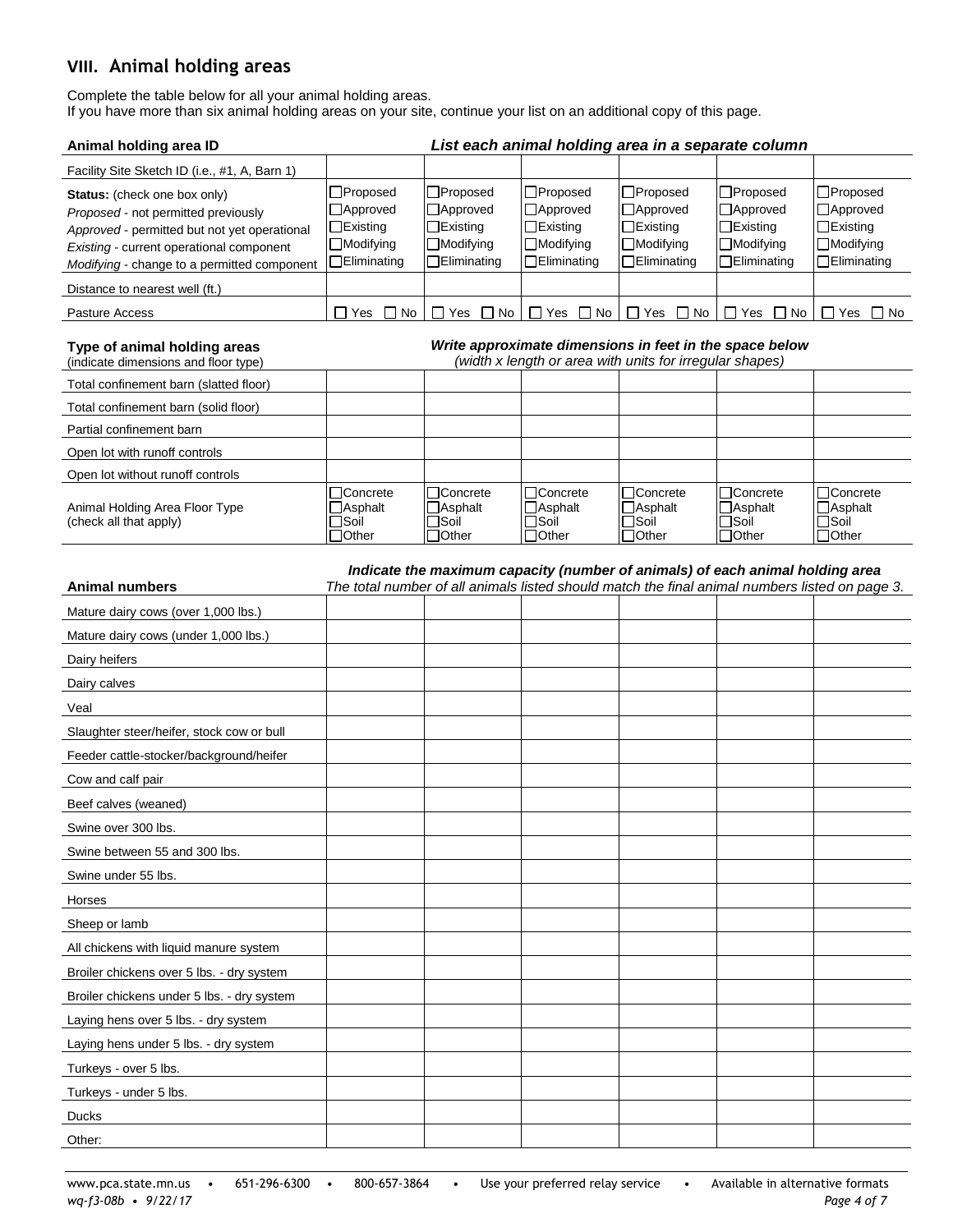# **IX. Manure handling, feed storage, and dead animal areas**

Complete the table below for your manure storage, feed/silage storage areas and dead animal disposal areas on your site. If you have more than six manure storage, feed/silage storage, and dead animal management areas on your site, continue your list on an additional copy of this page.

| Manure, feed, or dead animal areas                                                                                                                                                                             |                                                                                     | List each manure handling, feed storage, and dead animal area in a separate column                 |                                                                                     |                                                                                                                                   |                                                                               |                                                                                     |
|----------------------------------------------------------------------------------------------------------------------------------------------------------------------------------------------------------------|-------------------------------------------------------------------------------------|----------------------------------------------------------------------------------------------------|-------------------------------------------------------------------------------------|-----------------------------------------------------------------------------------------------------------------------------------|-------------------------------------------------------------------------------|-------------------------------------------------------------------------------------|
| Facility Site Sketch ID (i.e., #1, A, Basin 1)                                                                                                                                                                 |                                                                                     |                                                                                                    |                                                                                     |                                                                                                                                   |                                                                               |                                                                                     |
| Status: (check one box only)<br>Proposed - not permitted previously<br>Approved - permitted but not yet operational<br>Existing - current operational component<br>Modifying - change to a permitted component | $\Box$ Proposed<br>□Approved<br>$\Box$ Existing<br>□Modifying<br>$\Box$ Eliminating | $\square$ Proposed<br>$\Box$ Approved<br>$\Box$ Existing<br>$\Box$ Modifying<br>$\Box$ Eliminating | □Proposed<br>□Approved<br>$\Box$ Existing<br>$\Box$ Modifying<br>$\Box$ Eliminating | □Proposed<br>□Approved<br>$\Box$ Existing<br>$\Box$ Modifying<br>$\Box$ Eliminating                                               | □Proposed<br>□Approved<br>□Existing<br>$\Box$ Modifying<br>$\Box$ Eliminating | □Proposed<br>□Approved<br>$\Box$ Existing<br>$\Box$ Modifying<br>$\Box$ Eliminating |
| Distance to nearest well (ft.)                                                                                                                                                                                 |                                                                                     |                                                                                                    |                                                                                     |                                                                                                                                   |                                                                               |                                                                                     |
| Type of liquid manure or process wastewater<br>storage/treatment areas (indicate dimensions)                                                                                                                   |                                                                                     |                                                                                                    |                                                                                     | Write approximate top dimensions in feet in the space below<br>(width x length x depth or volume with units for irregular shapes) |                                                                               |                                                                                     |
| Earthen or GCL lined basin                                                                                                                                                                                     |                                                                                     |                                                                                                    |                                                                                     |                                                                                                                                   |                                                                               |                                                                                     |
| Below barn concrete tank                                                                                                                                                                                       |                                                                                     |                                                                                                    |                                                                                     |                                                                                                                                   |                                                                               |                                                                                     |
| In-ground concrete tank/basin (outdoor)                                                                                                                                                                        |                                                                                     |                                                                                                    |                                                                                     |                                                                                                                                   |                                                                               |                                                                                     |
| Above-ground concrete tank                                                                                                                                                                                     |                                                                                     |                                                                                                    |                                                                                     |                                                                                                                                   |                                                                               |                                                                                     |
| Synthetic lined (HDPE, EPDM, etc.) basin                                                                                                                                                                       |                                                                                     |                                                                                                    |                                                                                     |                                                                                                                                   |                                                                               |                                                                                     |
| Steel tank (i.e., slurry-store)                                                                                                                                                                                |                                                                                     |                                                                                                    |                                                                                     |                                                                                                                                   |                                                                               |                                                                                     |
| Composite lined (2 liner types) basin/tank                                                                                                                                                                     |                                                                                     |                                                                                                    |                                                                                     |                                                                                                                                   |                                                                               |                                                                                     |
| Vegetated Infiltration Area                                                                                                                                                                                    |                                                                                     |                                                                                                    |                                                                                     |                                                                                                                                   |                                                                               |                                                                                     |
| Other (describe):                                                                                                                                                                                              |                                                                                     |                                                                                                    |                                                                                     |                                                                                                                                   |                                                                               |                                                                                     |
| Type of solid manure, feed storage, and dead<br><b>animal areas</b> (indicate dimensions and floor type)                                                                                                       |                                                                                     |                                                                                                    |                                                                                     | Write approximate dimensions in feet in the space below<br>(width x length or area with units for irregular shapes)               |                                                                               |                                                                                     |
| Permanent Stockpile                                                                                                                                                                                            |                                                                                     |                                                                                                    |                                                                                     |                                                                                                                                   |                                                                               |                                                                                     |
| Dead Animal Management Area                                                                                                                                                                                    |                                                                                     |                                                                                                    |                                                                                     |                                                                                                                                   |                                                                               |                                                                                     |
| Covered Feed Storage Area                                                                                                                                                                                      |                                                                                     |                                                                                                    |                                                                                     |                                                                                                                                   |                                                                               |                                                                                     |
| Uncovered Feed Storage Area                                                                                                                                                                                    |                                                                                     |                                                                                                    |                                                                                     |                                                                                                                                   |                                                                               |                                                                                     |
| Sweet Corn Silage Storage<br>Storage Pad Area                                                                                                                                                                  |                                                                                     |                                                                                                    |                                                                                     |                                                                                                                                   |                                                                               |                                                                                     |
| Tonnage on site at any one time                                                                                                                                                                                |                                                                                     |                                                                                                    |                                                                                     |                                                                                                                                   |                                                                               |                                                                                     |
| Other (describe):                                                                                                                                                                                              |                                                                                     |                                                                                                    |                                                                                     |                                                                                                                                   |                                                                               |                                                                                     |
| Stockpile, Feed Storage, or<br>Mortality Area Floor/Liner Type<br>(check all that apply)                                                                                                                       | □Concrete<br>$\Box$ Asphalt<br>$\sqcap$ Soil<br>$\Box$ Other                        | □Concrete<br>$\Box$ Asphalt<br>$\Box$ Soil<br>$\Box$ Other                                         | □Concrete<br>$\Box$ Asphalt<br>$\sqcap$ Soil<br>$\Box$ Other                        | □Concrete<br>$\Box$ Asphalt<br>$\sqcap$ Soil<br>$\Box$ Other                                                                      | □Concrete<br>$\Box$ Asphalt<br>$\Box$ Soil<br>$\Box$ Other                    | □Concrete<br>$\Box$ Asphalt<br>$\square$ Soil<br>$\Box$ Other                       |

### **X. Changes to groundwater monitoring plan** (complete only if applicable)

If groundwater monitoring is required at the facility, this application can request changes to the MPCA-approved groundwater monitoring plan. In order to request changes to the groundwater monitoring plan, please indicate the type of change requested.

□ Elimination of monitoring □ ○ Change to sampling frequency

 $\Box$  Change to sample testing protocol  $\Box$  Other

When a change is requested, please include with this permit application documentation from a qualified professional that provides a technical analysis and justification for the requested changes.

# **XI. Non-delegated county public meeting minutes** (complete only if applicable)

A county which has not accepted delegation of the feedlot program must hold a public meeting prior to issuance of a feedlot permit by the MPCA for an animal feedlot with a capacity of 300 or more animal units.

Date meeting has occurred or is scheduled to occur:

#### **Verification of public meeting.**

A copy of the meeting minutes must be provided to the MPCA for verification of completion prior to permit issuance.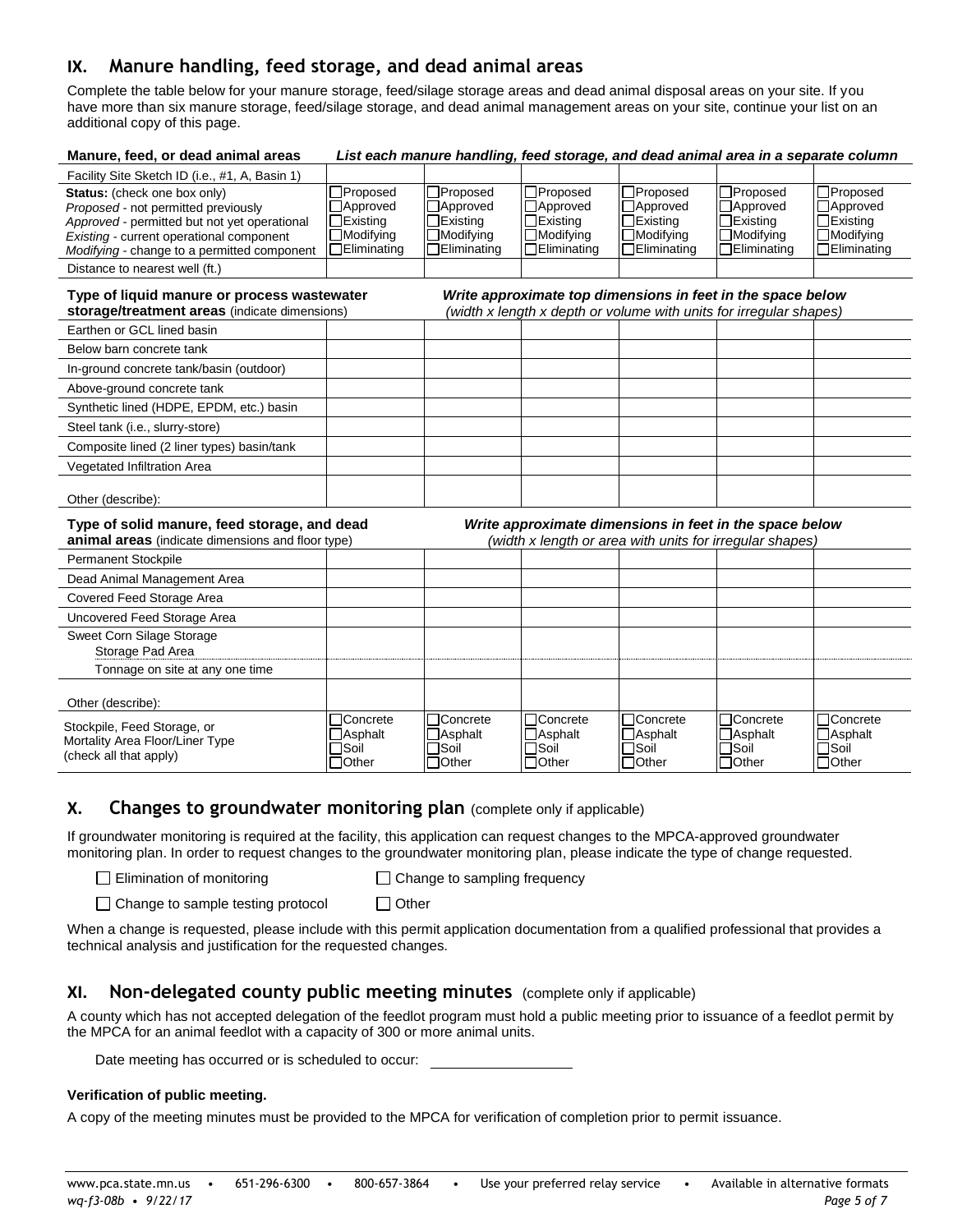# <span id="page-5-0"></span>**XII. 500 or more AU: Notice to residents and property owners within 5,000 feet**

**When required.** A notice is required in *either* of the following situations:

- *Construction of a new* feedlot, or manure storage area, which will have a capacity of 500 AU or more.
- *Expansion of an existing* feedlot, or manure storage area, which currently has, or will have upon completion of the expansion, a capacity of 500 AU or more.

**Notice methods**. The owner shall not less than 20 business days before the anticipated issuance date of the permit, provide notice to each resident and each owner of real property within 5,000 feet of the perimeter of the proposed facility. This notice *must* include, at a minimum, the information provided in Minn. R. 7020.2000, subp.4.

An example notice can be found in the factsheet *Permit Notification Requirements – Feedlots with more than 500 Animal Units* available on the MPCA website [https://www.pca.state.mn.us/sites/default/files/wq-f3-09.pdf.](https://www.pca.state.mn.us/sites/default/files/wq-f3-09.pdf)

**Verification of notice**. The MPCA must verify that this notice has been completed prior to permit issuance. Documentation that this notice has been completed can be provided with the permit application (preferred) or submitted at a later date, prior to permit issuance.

#### *When the notice has been completed prior to this application*

Please include with this application one of the following to provide verification that the required notice has been completed:

- An affidavit of publication from a newspaper of general circulation used to provide this notification.
- A list of all parties, with their location, that were notified by certified mail and copies of all signed mail return receipts.
- A list of all parties, with their location, that were personally visited with a date and signature from each party and certification signed by a notary public indicating in detail what was discussed.

#### *When the notice has not been completed prior to this application*

Please include with this permit application both of the following:

- A copy of the content of the notification
- Date notification is scheduled to occur:

Note: The permit cannot be issued prior to receiving verification that the notice has actually taken place. This verification must be one of the three items listed above.

## **XIII. Certifications and signature**

#### **Notification to local officials**

The Applicant certifies that, if the application includes construction of a new facility or expansion of an existing facility, all local zoning authorities have been notified in accordance with Minn. R. 7020.2000 subp. 5.

#### **Construction Stormwater (CSW) Requirements**

The Applicant certifies that, if construction will disturb 5 or more acres, they have made a separate application for a CSW permit. For construction activities that disturb at least 1 acre but less than 5 acres, the Applicant certifies to comply with the requirements of the current CSW NPDES general permit (Minn. R. 7090.2020 provides permit coverage even though no application has been made).

#### **Need for NPDES or SDS permit**

If the MPCA determines that a NPDES or SDS permit is required, the Applicant certifies that this application will serve as an application for a NPDES or SDS permit, as appropriate. The Applicant agrees to submit additional information, as requested by the MPCA, in order to complete the NPDES or SDS permit application process including payment of the applicable permit application fee.

#### **Applicant Signature**

I hereby certify that the design, construction, and operation of the facility will be in accordance with this application and plans, specifications, reports, and related communications approved by the MPCA, and in accordance with applicable permit conditions or regulations/standards of the MPCA. I also certify under penalty of law that this document and all attachments were prepared under my direction or supervision and the information submitted is, to the best of my knowledge and belief, true, accurate, and complete. I am aware that there are significant penalties for submitting false information, including the possibility of fine and imprisonment for knowing violations.

The person that signs this application must be one of the following:

- A. For a corporation, a principal executive officer of at least the level of vice president
- B. For a partnership, a general partner
- C. For a sole proprietorship, the proprietor

| Print name:   | Print official title: |
|---------------|-----------------------|
| Office phone: | Cell phone:           |
| Signature:    | Date:                 |

To sign up for electronic communications including the MPCA feedlot newsletters, please go to the MPCA website at [https://public.govdelivery.com/accounts/MNPCA/subscriber/new.](https://public.govdelivery.com/accounts/MNPCA/subscriber/new)